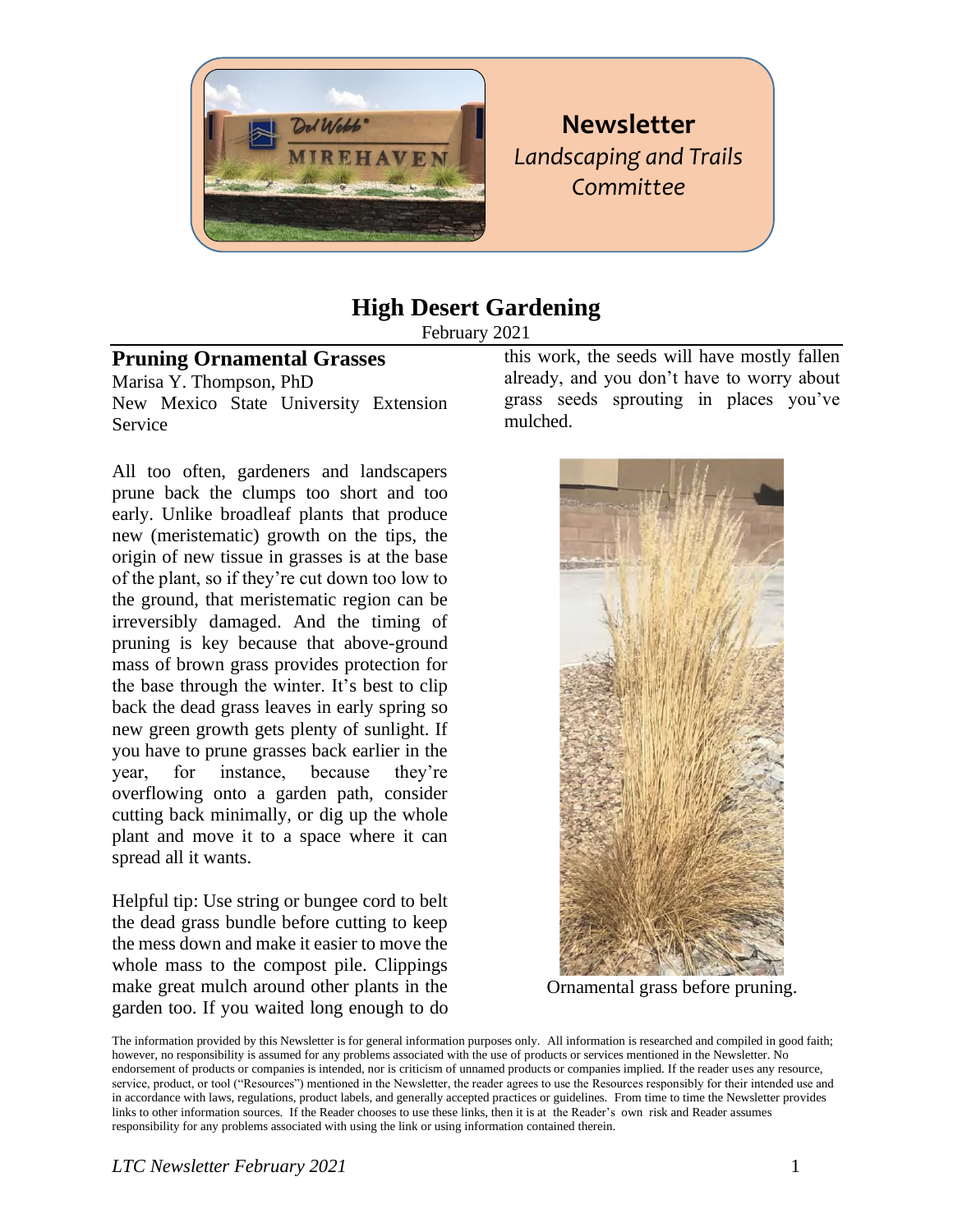

Ornamental grass after pruning.

UNM professor, garden author and landscape designer, Judith Phillips, pointed out that native and adapted grasses are wonderful for our xeric landscapes because they are well suited for low precipitation, high summer temperatures, and tons of sun. Our desert soils tend to be low in organic matter and high in mineral salts, including calcium carbonate (aka caliche, not the custard kind), but many grass species thrive in these exact conditions. Their fibrous root structure acts as an excellent soil binder, which helps control erosion and improves soil health. As roots grow and die, they help with soil compaction and add precious organic matter.

For excellent advice on pruning grasses, check out the complete article at [https://aces.nmsu.edu/ces/yard/archives/090](https://aces.nmsu.edu/ces/yard/archives/090118.html) [118.html](https://aces.nmsu.edu/ces/yard/archives/090118.html)

*Marisa Y. Thompson, PhD, is the Extension Horticulture Specialist, in the Department of Extension Plant Sciences at the New Mexico State University Los Lunas Agricultural Science Center. Questions: email attn Marisa Thompson: [desertblooms@nmsu.edu,](mailto:desertblooms@nmsu.edu) phone: 505-865-7340, ext. 113.* 

#### **Resources:**

Free classes by experts on gardening in the High Desert.

#### **Upcoming Gardinar Topics from Jericho Nursery**

Sign up at a[t https://www.jerichonursery.com](https://www.jerichonursery.com/)

- February 20th: **LAWN CARE**
- February 27th: **PRUNING** with Amos Arber, ABQ Water Authority Dennis Baca sitting in on Q&A
- March 6th: **ROSE PRUNING** with Marisa Thompson, NMSU

A description of the topics and sign up can be found online at https://www.jerichonursery.com. Jericho's website also has monthly calendars of recommended gardening tasks.

#### **Bernalillo Open Space presents Raised Bed Gardening and Composting**

Saturday, March 27, 2021, 9-11a.m. (Register by March 26) Master composter, John Zarola, will discuss raised garden beds in the high desert. Register at https://www.bernco.gov/events.aspx? calEventId=a0b65431b245412ca8f7854d3b 686f70&calCatId=1c7e3d2a2f874ccc aeecc4aaa47917c6&

### **Recommended Books:**



Native Plants for High Elevation Western Gardens by Janice Busco and Nancy R Morin